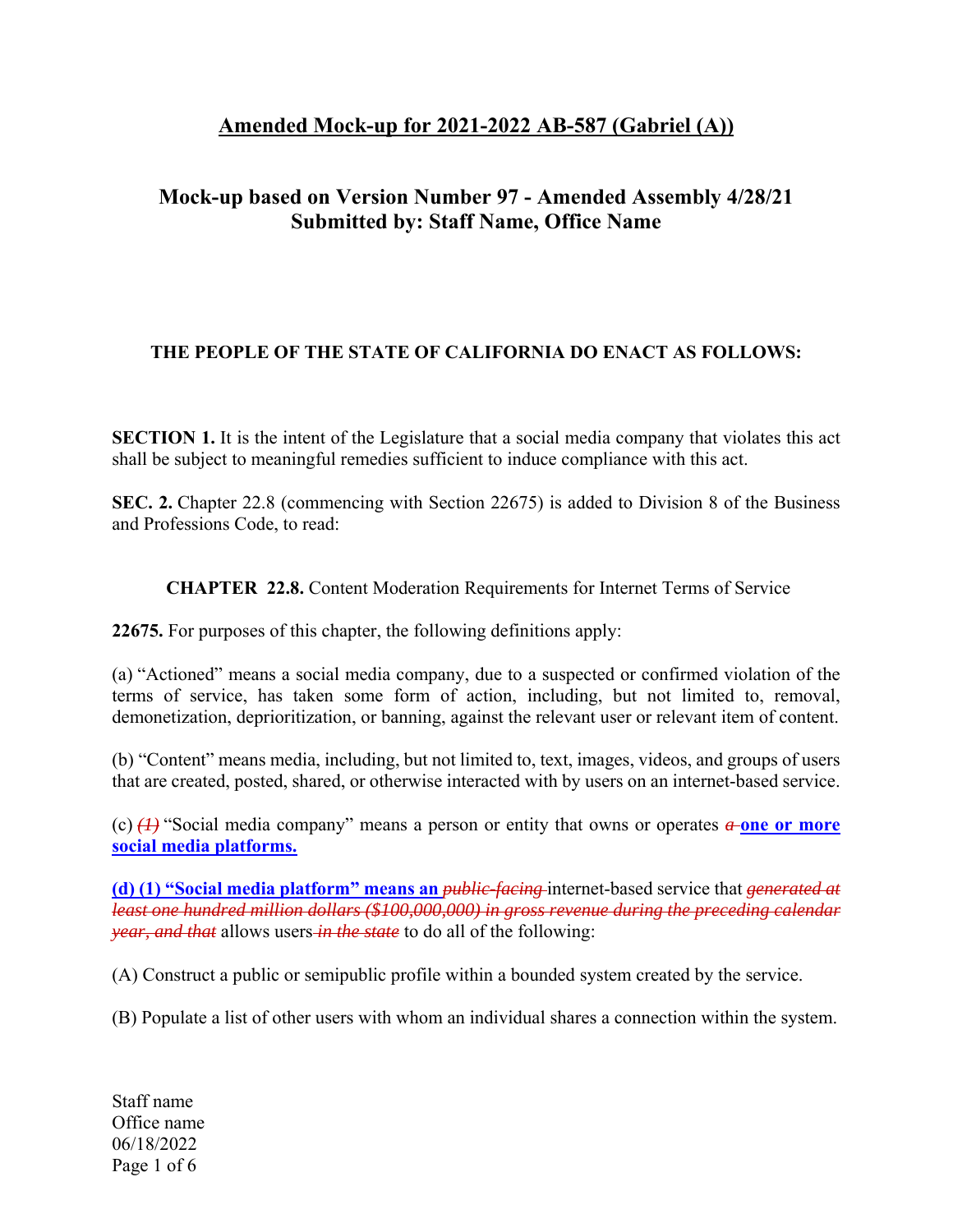(C) View and navigate a list of *the individual's connections and the* connections made by other individuals within the system.

*(2) "Social media company" does not include a person or entity that exclusively owns and operates an electronic mail service.* 

(d) "Terms of service" means a policy **or set of policies** adopted by a social media company that specifies, at least, the user behavior and activities that are permitted on the internet-based service owned or operated by the social media company, and the user behavior and activities that may subject the user or an item of content to being actioned. This may include, but is not limited to, a terms of service document or agreement, rules or content moderation guidelines, community guidelines, acceptable uses, and other policies and established practices that outline these policies.

**22676.** (a) A social media company shall post *their* terms of service **for each social media platform owned or operated by that company** in a manner reasonably designed to inform all users of the **social media platform***internet-based service owned or operated by the social media company* of the existence and contents of the terms of service.

(b) The terms of service posted pursuant to subdivision (a) shall include all of the following:

(1) Contact information for the purpose of allowing users to ask the social media company questions about the terms of service.

(2) A description of the process that users must follow to flag content, groups, or other users that they believe violate the terms of service, and the social media company's commitments on response and resolution time.

(3) A list of potential actions the social media company may take against an item of content or a user, including, but not limited to, removal, demonetization, deprioritization, or banning.

(c) The terms of service posted pursuant to subdivision (a) shall be available in all **Medi-Cal threshold** languages**, as defined in subdivision (d) of Section 128552 of the Health and Safety Code,** in which the social media **platform***company* offers product features, including, but not limited to, menus and prompts.

*(d) A social media company shall be in violation of this section if the social media company fails to comply with the provisions of this section within 30 days of being notified of noncompliance by the Attorney General.* 

**22677.** (a) On a quarterly basis, a social media company shall submit to the Attorney General a terms of service report, covering activity within the three months previous to the submission of the report. The terms of service report shall include**, for each social media platform owned or operated by the company, all of** the following:

Staff name Office name 06/18/2022 Page 2 of 6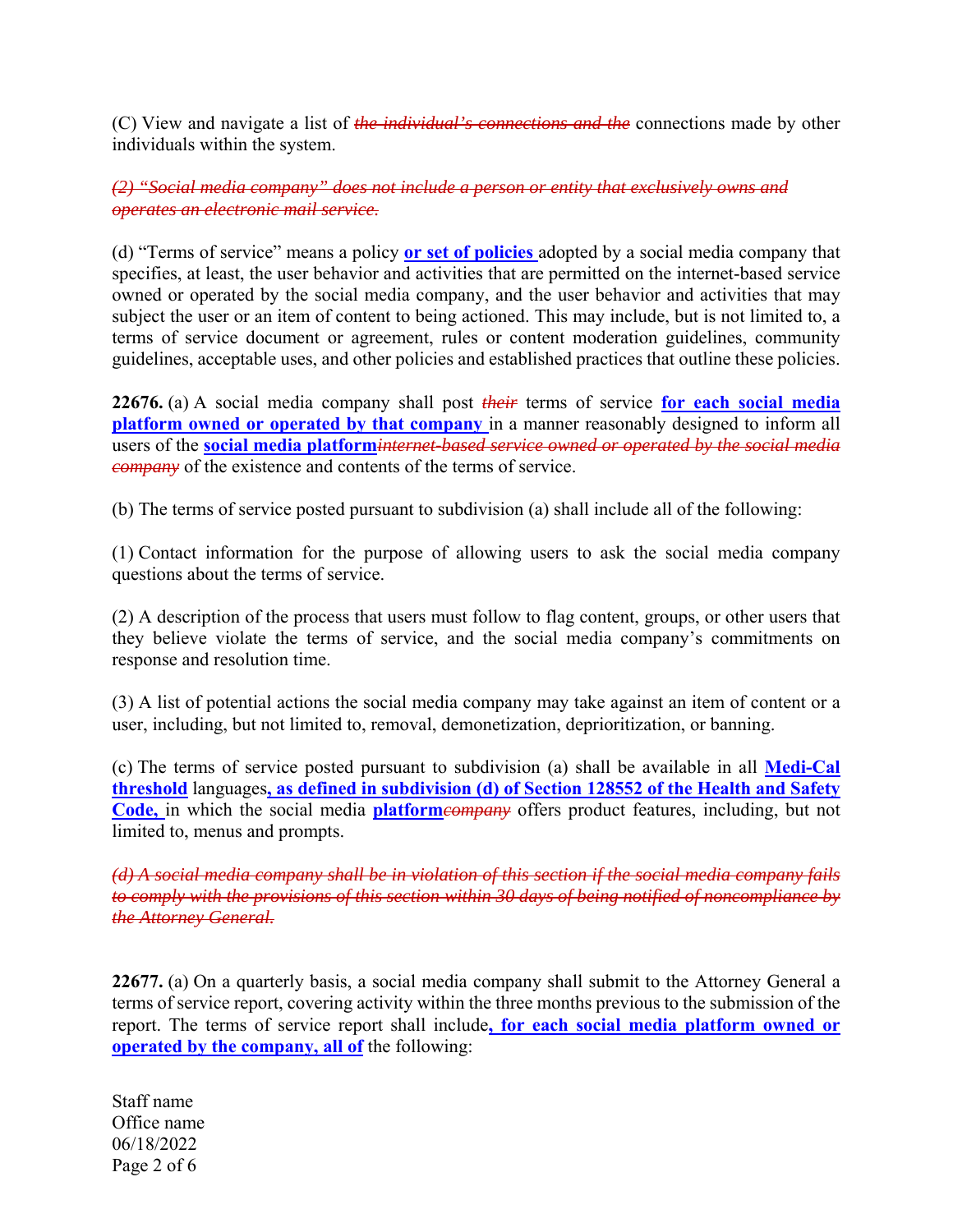(1) The current version of the terms of service of the social media **platform***company*.

(2) If a social media company has filed its first quarterly report, a complete and detailed description of any changes to the terms of service since the last quarterly report.

(3) A statement of whether the current version of the terms of service defines each of the following categories of content, and, if so, the definitions of those categories, including any subcategories:

(A) Hate speech or racism.

(B) Extremism or radicalization.

(C) Disinformation or misinformation.

(D) Harassment.

(E) Foreign political interference.

(4) A *complete and* detailed description of content moderation practices used by the social media company **for that platform**, including, but not limited to, all of the following:

(A) Any existing policies intended to address the categories of content described in paragraph (3).

(B) *Any rules or guidelines regarding how* **How** *a social media company's* automated content moderation systems enforce terms of service **of the social media platform** and when these systems involve human review.

## *(C) Any training materials provided to human content moderators intended to educate them on the categories of content described in paragraph (3).*

(D) How the social media company responds to user reports of violations of the terms of service.

(E) *Any rules, guidelines, product changes, and content moderator training materials that cover how* **How** the social media company would remove individual pieces of content, users, or groups that violate the terms of service, or take broader action against individual users or against groups of users that violate the terms of service.

(F) The languages in which the social media *company* **platform does not make terms of service**  available, but does offeroffers product features, including, but not limited to, menus and prompts*and the languages for which the social media company has terms of service*.

(5) (A) Information on content that was flagged by the social media company as content belonging to any of the categories described in paragraph (3), including all of the following:

(i) The total number of flagged items of content.

Staff name Office name 06/18/2022 Page 3 of 6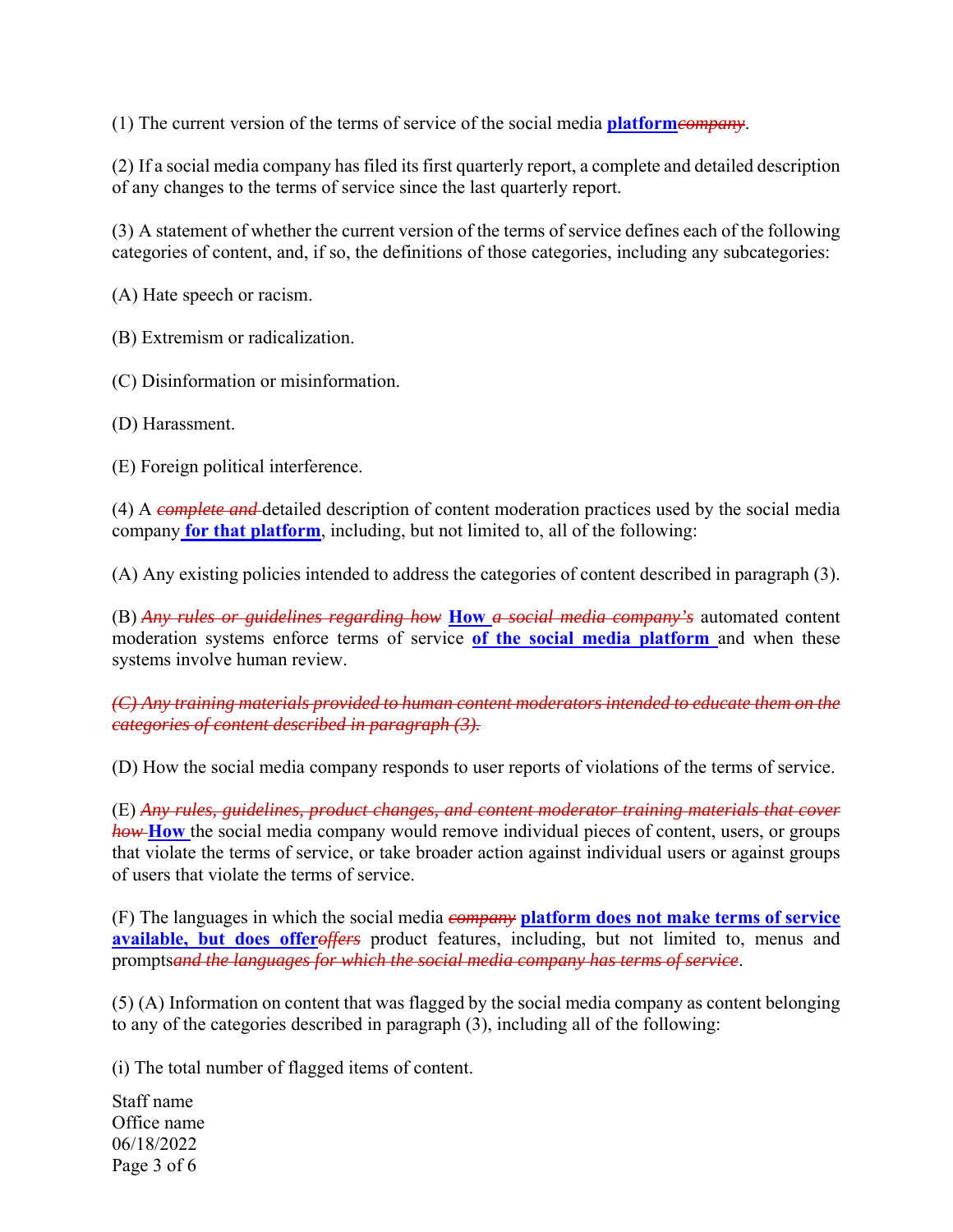(ii) The total number of actioned items of content.

(iii) The total number of actioned items of content that resulted in action taken by the social media company against the user or group of users responsible for the content.

(iv) The total number of actioned items of content that were removed, demonetized, or deprioritized by the social media company.

(v) The number of times actioned items of content were viewed by users.

(vi) The number of times actioned items of content were shared, and the number of users that viewed the content before it was actioned.

(vii) The number of times users appealed social media company actions **taken on that platform** and the number of reversals of social media company actions on appeal disaggregated by each type of action.

(B) All information required by subparagraph (A) shall be disaggregated into the following categories:

(i) The category of content, including any relevant categories described in paragraph (3).

(ii) The type of content, including, but not limited to, posts, comments, messages, profiles of users, or groups of users.

(iii) The type of media of the content, including, but not limited to, text, images, and videos.

(iv) How the content was flagged, including, but not limited to, flagged by company employees or contractors, flagged by artificial intelligence software, flagged by community moderators, flagged by civil society partners, and flagged by users.

(v) How the content was actioned, including, but not limited to, actioned by company employees or contractors, actioned by artificial intelligence software, actioned by community moderators, actioned by civil society partners, and actioned by users.

(b) A social media company shall submit its first terms of service report pursuant to subdivision (a) to the Attorney General no later than July 1, 2022.

(c) The Attorney General shall post on its official website all terms of service reports submitted pursuant to this section.

**22678. (a) (1) A social media company that violates the provisions of this chapter shall be liable for a civil penalty not to exceed fifteen thousand dollars (\$15,000) per violation per day, and may be enjoined in any court of competent jurisdiction.** 

Staff name Office name 06/18/2022 Page 4 of 6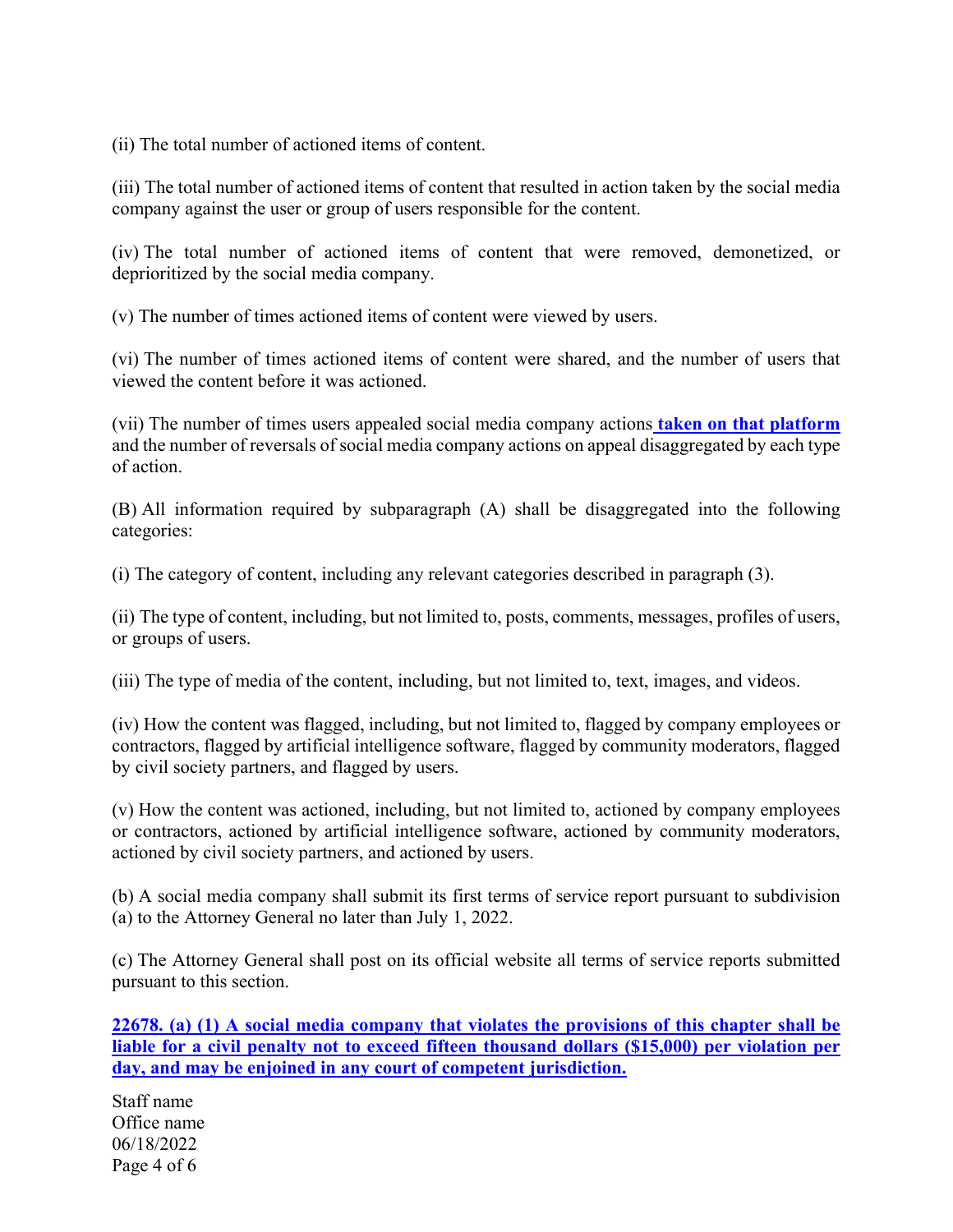**(2) A social media company shall be considered in violation of the provisions of this chapter for each day the social media company does any of the following:** 

**(A) Fails to post terms of service in accordance with Section 22676.** 

**(B) Fails to timely submit to the Attorney General a report required pursuant to Section 22677.** 

**(C) Materially omits or misrepresents required information in a report submitted pursuant to Section 22677.** 

**(3) In assessing the amount of a civil penalty pursuant to paragraph (1), the court shall consider whether the social media company has made a reasonable, good faith attempt to comply with the provisions of this chapter.** 

**(b) Actions for relief pursuant to this chapter shall be prosecuted exclusively in a court of competent jurisdiction by the Attorney General or a district attorney or by a county counsel authorized by agreement with the district attorney in actions involving violation of a county ordinance, or by a city attorney of a city having a population in excess of 750,000, or by a city attorney in a city and county or, with the consent of the district attorney, by a city prosecutor in a city having a full-time city prosecutor in the name of the people of the State of California upon their own complaint or upon the complaint of a board, officer, person, corporation, or association.** 

**(c) If an action pursuant to this section is brought by the Attorney General, one-half of the penalty collected shall be paid to the treasurer of the county in which the judgment was entered, and one-half to the General Fund. If the action is brought by a district attorney or county counsel, the penalty collected shall be paid to the treasurer of the county in which the judgment was entered. If the action is brought by a city attorney or city prosecutor, one-half of the penalty collected shall be paid to the treasurer of the city in which the judgment was entered, and one-half to the treasurer of the county in which the judgment was entered.** 

**22679. (a) The duties and obligations imposed by this chapter are cumulative to any other duties or obligations imposed under local, state, or federal law and shall not be construed to relieve any party from any duties or obligations imposed under law.** 

**(b) The remedies or penalties provided by this chapter are cumulative to each other and to any other remedies or penalties available under local, state, or federal law.** 

*22678. A violation of this chapter is actionable under the Unfair Competition Law (Chapter 5 (commencing with Section 17200) of Part 2 of Division 7), in addition to any other applicable state or federal law.* 

**22680. This chapter shall not apply to any of the following:** 

Staff name Office name 06/18/2022 Page 5 of 6